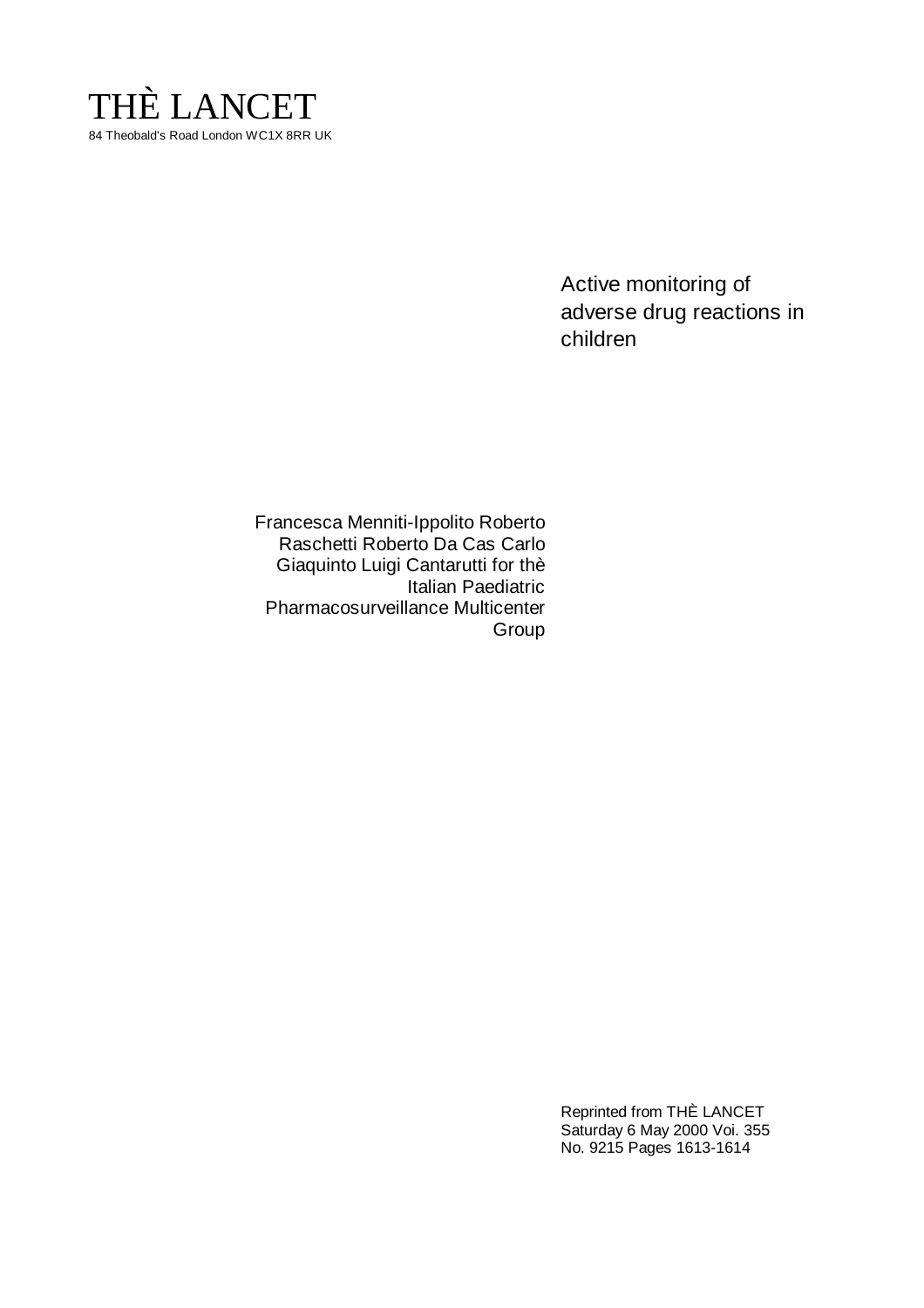## Research letters

Active monitoring of adverse drug reactions in children

*Francesca Menniti-Ippolito, Roberto Raschetti, Roberto Da Cas, Carlo Giaquinto, Luigi Cantarutti, for thè Italian Paediatric Pharmacosurveillance Multicenter Group*

**An active monitoring system of adverse drug reactions (ADR) in children was developed through a network of family paediatricians. Thè reported incidence of ADRs was 15-1 per 1000 children.**

Few data have been published on adverse drug reactions (ADRs) in children. Although drug metabolism differs in young children and adults, information on effìcacy and toxic effects of drugs is rarely available. Children are not generally included in clinical triais and, therefore, drugs are prescribed based on data derived from triais done in adults. As a consequence, many European children admitted to hospital receive drugs that are prescribed uniicensed or off-label. $1^3$  In Italy, spontaneous reporting of ADRs is mandatory. There is, however, a high risk of underestimating thè real incidence of ADRs because of thè lack of data on thè number of drug prescriptions in thè population. To study how an active monitoring system of ADRs in thè paediatric setting couid help in thè collection of information on drug and vaccine safety in children, we developed a network of family paediatricians in northeast Italy.

In March, 1996, thè project was presented to 32 family paediatricians practising in thè Veneto Region, who volunteered to participate. They represented 8% ofall family paediatricians in thè region's health service. 29 agreed to participate in thè study and were trained accordingly.

Each week (from Aprii, 1996 to March, 1997) thè participating paediatricians sent, by modem, a detaiied electronic report of each observed ADR to thè Mattonai Institute of Public Health (Istituto Superiore di Sanità) in Rome, where data were analysed and reported back to thè doctors. To calculate thè incidence of ADRs by prescription, for nine of thè paediatricians in thè Padova province of Veneto, we retrieved from their databases ali prescriptions reimbursable by thè health service issued during thè study period. We calculated incidence per 1000 defìned daily doses of drugs causing ADRs. These doctors observed more than 50% of thè ADRs reported for thè reimbursable prescriptions. Each ADR was assessed according to available information about known drug side-effects technical reports from pharmaceutical companies and commerciai databases (Micromedex).

About 24 000 children were enrolied on thè lists of thè 29 paediatricians. **We** analysed 244 reports that included 388 events, with a suspected correlation with 266 prescriptions of 73 different substances. 27 doctors

|         |          |             |          | Age-group Number of Number of Incidence Number of Incidence |          |
|---------|----------|-------------|----------|-------------------------------------------------------------|----------|
|         |          |             |          |                                                             |          |
| (years) | children | <b>ADRs</b> |          | per 1000   ADRs from   per 1000                             |          |
|         |          |             | children | vaccines                                                    | children |
| $0 - 1$ | 469      | 16          | $34-1$   | 5                                                           | $10 - 7$ |
| $>1-4$  | 1825     | 48          | $26 - 3$ | 6                                                           | $3 - 3$  |
| $>4-7$  | 2086     | 29          | $13 - 9$ | $\mathcal{P}$                                               | $0 - 9$  |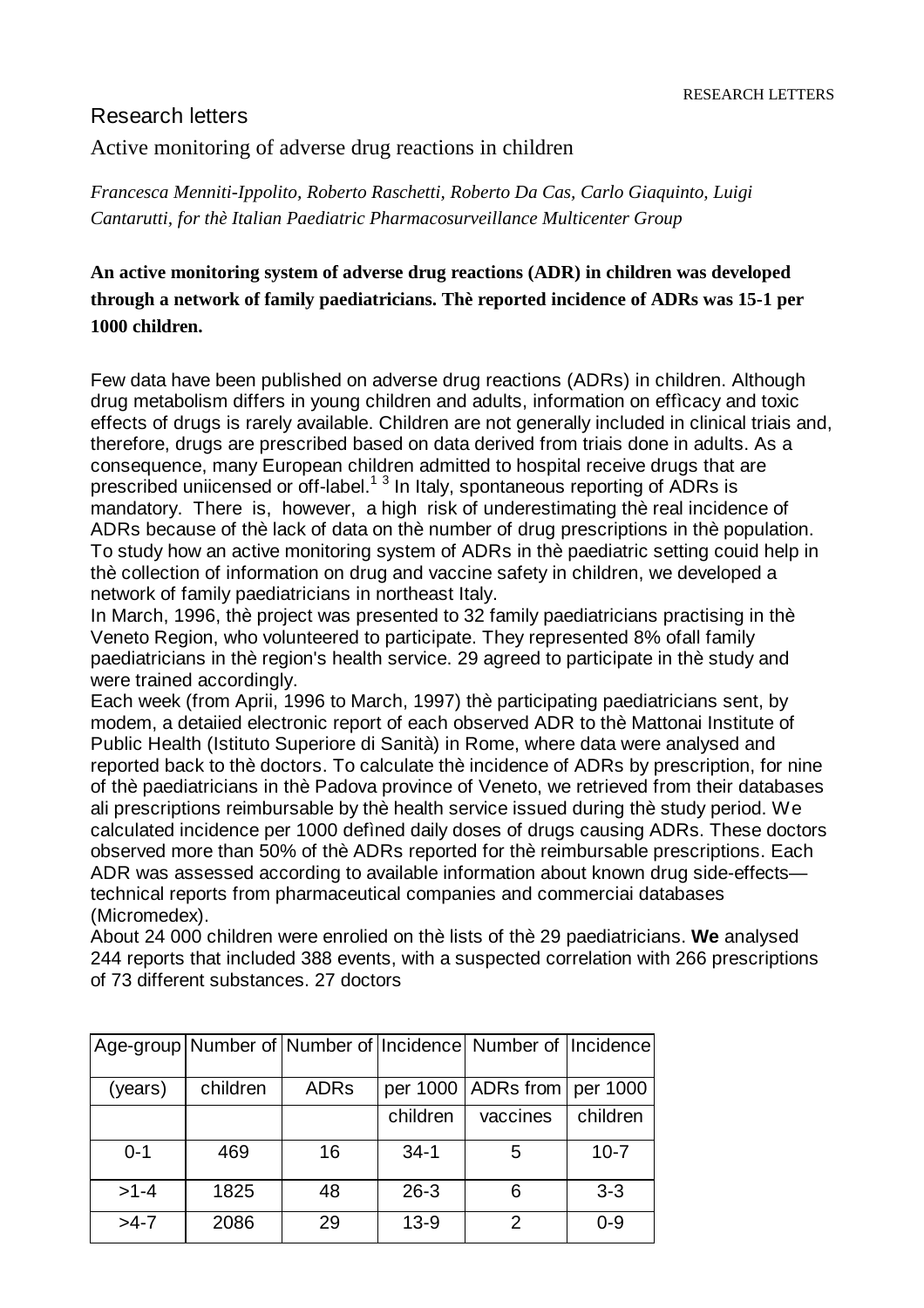| <u>т</u> А<br>>7-14 | 3510 | 、<br>∸ບ | ′-4 |  |  |
|---------------------|------|---------|-----|--|--|
|---------------------|------|---------|-----|--|--|

Total **7890 15-1 119 1-8 14**

Table 1: Distribution and incidence of ADRs by age-group

reported at least one adverse event (median 6 [range 1-39]). Thè time distribution of ADRs was quite Constant during thè study, but we saw a slight increase at thè beginning and a decrease at thè end. Thè incidence of ADRs was 15-1 per 1000 children. Incidences by age-group are shown in table 1. Thè drugs most frequently associated with an ADR were cephalosporins and macrolides, whereas penicillins, even with a high number of prescriptions had low incidences (table 2). Two new drugs, licensed in Italy before thè study (nedocromil and cefpodoxime proxetil), led to glossitis, and urticaria and pruritus, respectively. Thè most frequent ADRs were: gastrointestinal (39%), cutaneous (36%), neurological and muscular (4-5%), and haematological (3%) reactions. Ali ADRs were mild and none required hospital admission, although thè study did not have sufficient power to identify rare or serious ADRs.

In Italy, reporting of any ADR to thè Ministry of Health is mandatory for physicians, pharmaceutical companies, pharmacists, and patients. Under-reporting is, however, particularly high compared with other countries. Oniy four ADRs per 100000 children were reported in 1994 and 1995, whereas we calculated an incidence of 15T per 1000 children. An effective active ADR monitoring system is feasible in children. Thè interest shown by thè paediatricians was high and many other doctors asked to join thè group to continue thè project. Proper presentation of thè project and training were cruciai elements in thè involvement of thè

| <b>ADR</b>      | <b>DDD</b> | Incidence per | Substances          | Type of ADR                     |
|-----------------|------------|---------------|---------------------|---------------------------------|
|                 |            | 1000 DDD      |                     |                                 |
| $\overline{2}$  | 28         | 71-43         | Cefpodoxime         | Cutaneous                       |
|                 | 15         | 66-67         | Calcipotrioì        | Cu <u>taneous</u>               |
|                 | 77         | 12-99         | Jo <u>samycin</u>   | Gas <u>trointestinal</u>        |
|                 | 193        | $5-18$        | Cefatrizine         | Gastrointestinal                |
| 12              | 4373       | $2 - 74$      | Clarithromycin      | Cutaneous, gastrointestinal,    |
|                 |            |               |                     | <u>eosinophilia</u>             |
| $\overline{2}$  | 798        | $2 - 51$      | Ceftibuten          | Cutaneous, gastrointestinal     |
| $\overline{4}$  | 1969       | $2 - 36$      | Cefuroxime Axetil   | Cutaneous, gastrointestinal     |
| 4               | 2210       | $1 - 81$      | <b>Azithromycin</b> | Cutaneous. aastrointestinal.    |
|                 |            |               |                     | neurological                    |
| 5               | 3540       | $1 - 41$      | Co-trimoxazole      | Cutaneous, neurological         |
| 1               | 711        | $1 - 41$      | Ferrous aluconate   | Gastrointestinal                |
| $\overline{5}$  | 4102       | $1 - 22$      | <b>Ervthromvcin</b> | Gastrointestinal                |
| $\overline{21}$ | 18314      | $1 - 15$      | Amoxicillin plus    | Cutaneous. aastrointestinal     |
|                 |            |               | clavulanic acid     |                                 |
|                 | 915        | $1 - 09$      | <b>Nimesulide</b>   | <u>Cutaneous</u>                |
| $\overline{2}$  | 1836       | $1 - 09$      | Ketoprofen          | Hematuria, hypertranspiration   |
| 7               | 6710       | $1 - 04$      | Cefaclor            | Cutaneous, gastrointestinal,    |
|                 |            |               |                     | heurological                    |
|                 | 1165       | 0.86          | Cvproheptadine      | Cutaneous                       |
|                 | 1292       | $0 - 77$      | Domneridone         | Cutaneous                       |
|                 | 1380       | $0 - 72$      | <u>Loratadine</u>   | <b>Neurological</b>             |
| 15              | 27813      | $0 - 54$      | Amoxicillin         | Cutaneous, gastrointestinal,    |
|                 |            |               |                     | <u>angioedema fever</u>         |
| $\overline{4}$  | 15513      | $0 - 26$      | Salbutamol          | <u>Cutaneous, neurologica!,</u> |
|                 |            |               |                     | cough                           |
| 1               | 7369       | $0 - 14$      | Nedocromil          | Angioedema                      |